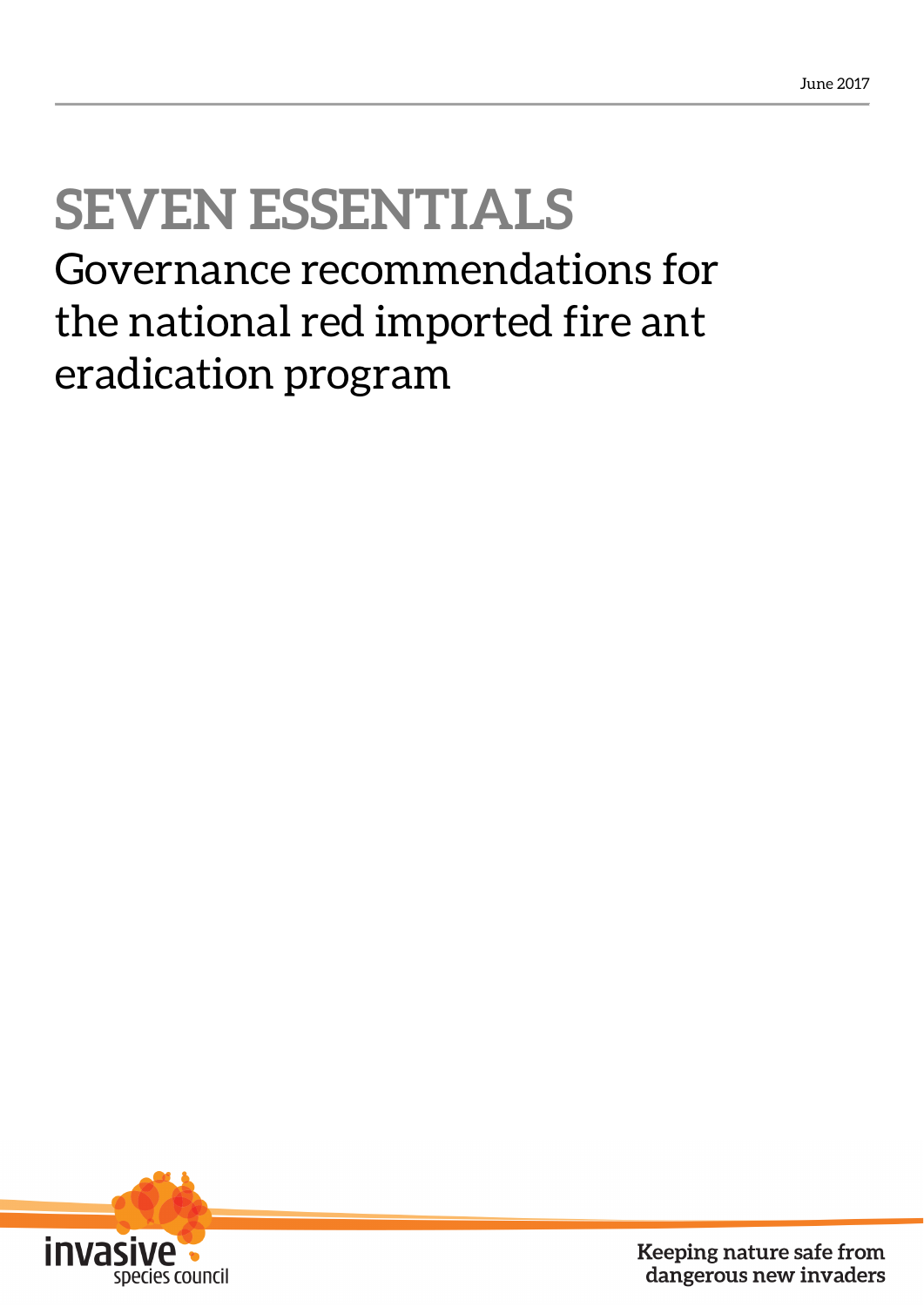# **SEVEN ESSENTIALS**

# Governance recommendations for the national red imported fire ant eradication program

## **June 2017**

### **Publication details**

Invasive Species Council (2017) Seven Essentials: Governance recommendations for the national red imported fire ant eradication program, Invasive Species Council, Fairfield, June.

### **About the Invasive Species Council**

The Invasive Species Council was formed in 2002 to advocate for stronger laws, policies and programs to keep Australian biodiversity safe from weeds, feral animals, exotic pathogens and other invaders. We are a not-for-profit charitable organisation with over 2000 supporters. Our work is funded almost entirely by donations from supporters and philanthropic organisations.

### **Intellectual property rights**

© Invasive Species Council 2017. Unless otherwise noted, copyright and any other intellectual property rights in this publication are owned by the Invasive Species Council.



All material in this publication is licensed under a Creative Commons Attribution-NonCommercial-ShareAlike 4.0 International License except for content supplied by third parties and logos. Creative Commons Attribution 4.0 International Licence is a standard form licence agreement that allows you to copy, redistribute, remix, transmit and adapt this publication provided you attribute the work, you do not use it commercially and you distribute your contribution under this creative commons licence. The licence terms are available from https://creativecommons.org/licenses/by-nc-sa/4.0/.

#### **Inquiries**

Invasive Species Council Address: PO Box 166, Fairfield VIC 3078 - Australia **Web:** invasives.org.au | **Email:** contact@invasives.org.au | **ABN:** 27 101 522 829 **Contact:** Andrew Cox, CEO Mob: 0438 588 040 Email: andrewcox@invasives.org.au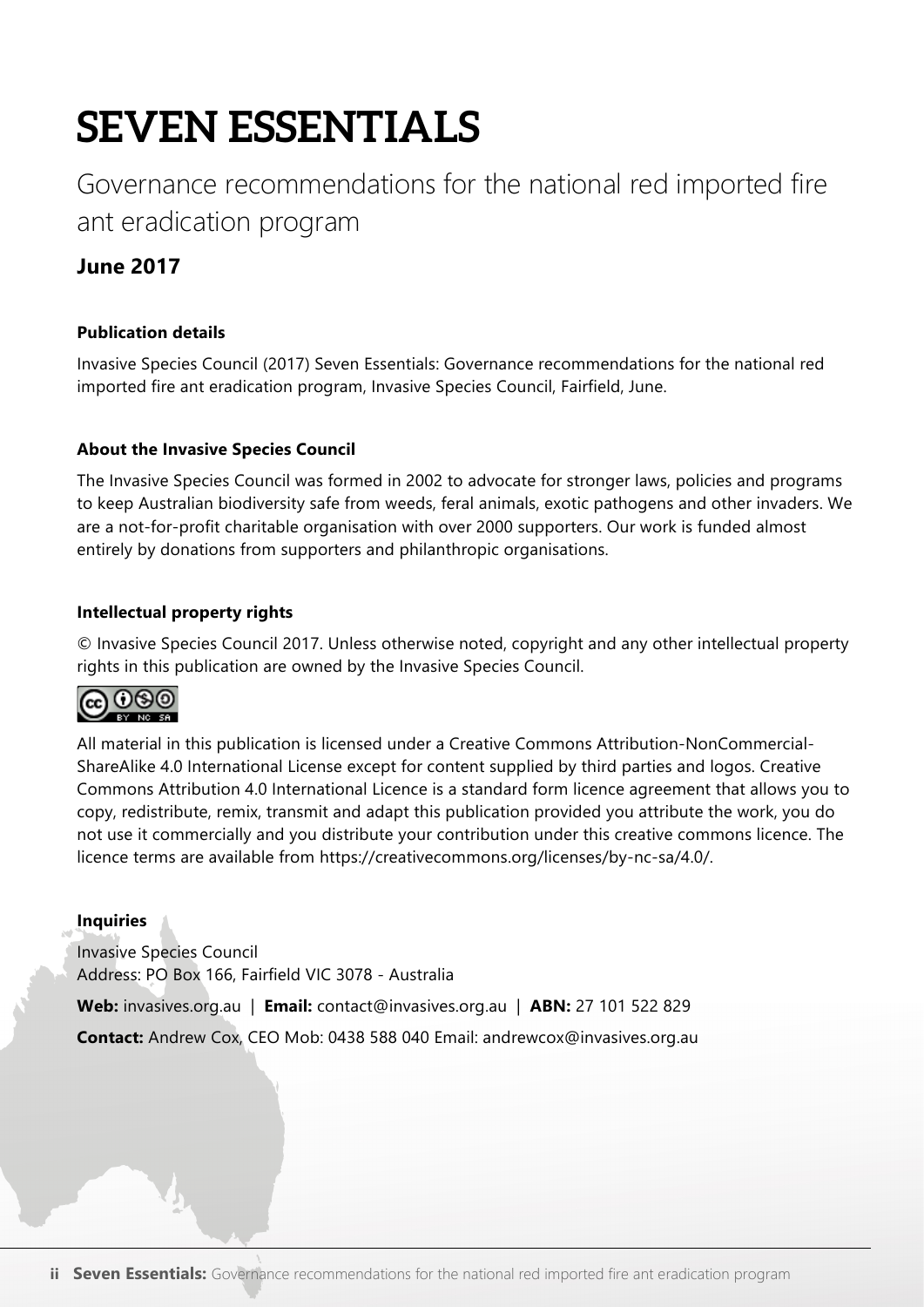# **Introduction**

Eradicating red imported fire ants will be not only a major technical and scientific challenge but a governance one as well. The effectiveness of governance could make the difference between success and failure.

Excellent governance will be essential for:

- ensuring that decisions optimise the prospects of eradication and are cost effective
- reassuring funders and the public that money is being spent wisely
- engendering public and political support for the program, including through probably inevitable setbacks

Our goal here is not to comprehensively design the structure and processes for governance but to identify elements of effective governance – principles and broad approaches – and recommend some ways these could be implemented. We recommend a process for developing effective governance arrangements. Here are seven elements of effective governance that we consider essential.

#### **Elements of effective governance for eradicating red imported fire ants**

- 1. Design an **effective governance** approach, including by consulting stakeholders and seeking the advice of experts.
- 2. Ensure that the structures and processes provide **robust oversight and accountability** to funders, industry and the community.
- 3. Make sure that **decision-making is transparent** so that stakeholders understand the rationale for decisions and can have confidence in the program.
- 4. Develop a **comprehensive eradication plan** that includes techniques, costings, assumptions, roles and responsibilities, milestones.
- 5. Create an **independent body** to ensure the program is managed effectively.
- 6. **Involve experts** from relevant fields for program design, advice and review.
- 7. Make sure the **community and industry is meaningfully engaged** in the program.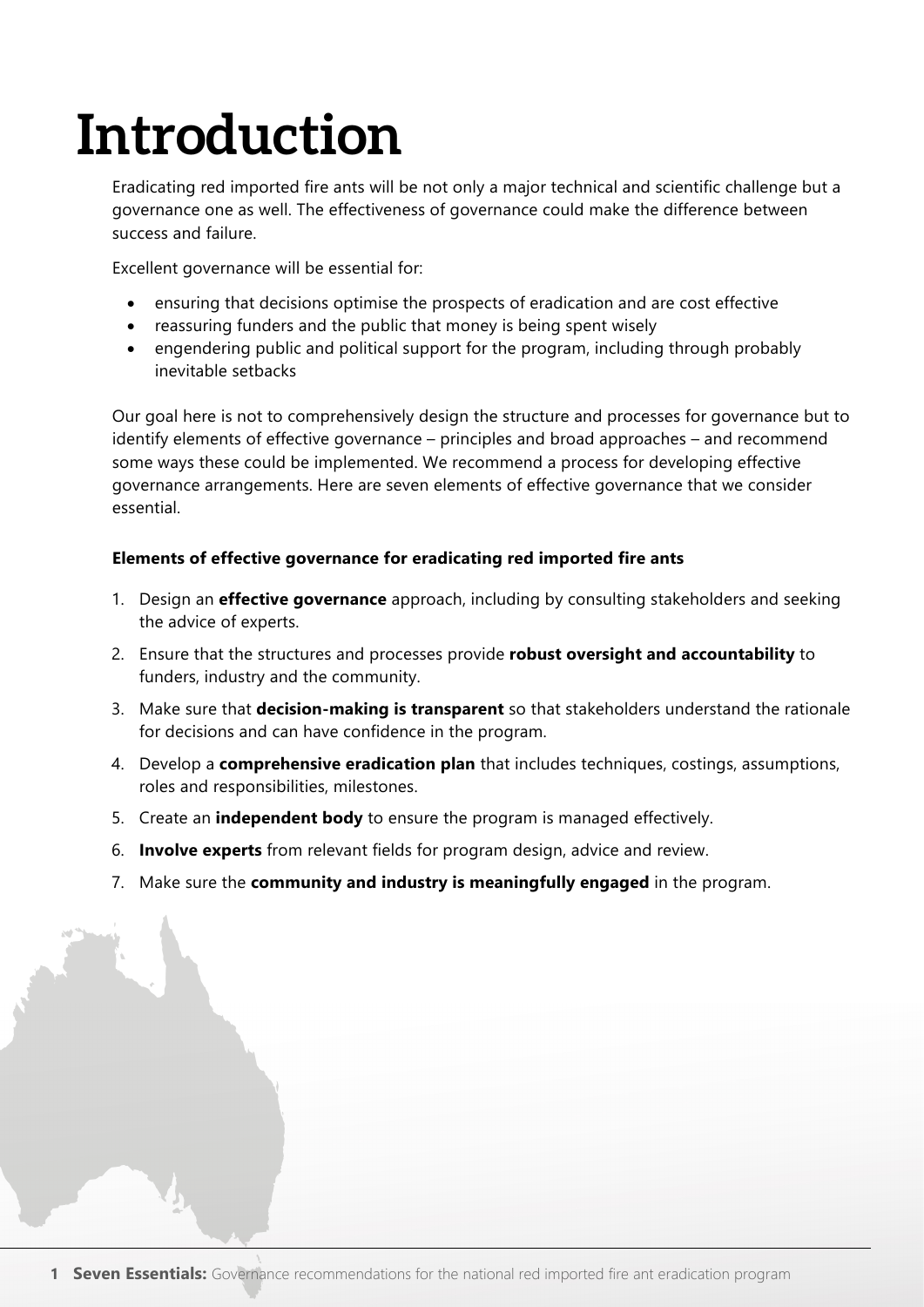# 1. Designing effective governance

## **Goal:** Design an optimal governance approach.

Governance of the RIFA eradication program will not be straightforward – there are many stakeholders, including multiple funders, and there are likely to be many technical, political, social and economic challenges. Despite eradication being technically feasible, the program could fail and hundreds of millions of dollars be wasted unless the structures and processes to manage it are optimal. There would be benefits from targeted consultation with environmental and industry groups on governance arrangements because of their stake in the program, for the different perspectives they can bring to the issue, and to engender their confidence. One of the tasks of the team should be to incorporate the governance-related recommendations of the RIFA independent review

#### **Recommendation:**

• Establish a small group representing government, industry and community stakeholders and including governance experts to advise on the design an optimal governance approach.

# 2. Program oversight

## **Goal:** Establish robust national oversight structures and accountability measures for all national tramp ant programs.

The program requires strong national oversight and leadership. There have been public concerns that the existing arrangements based around the national management group and tramp ant consultative committee, with government-only membership, have not provided sufficiently rigorous or consistent oversight. A lack of transparency (see section 3) makes it hard for the community to assess the quality of governance by these groups or feel confidence in the process.

It is important to establish nimble structures (avoiding over-bureaucratisation) to enable timely decisions and provide independent, well informed guidance. We strongly recommend either creating a new oversight committee or revamping the consultative committee in particular to give it greater independence. Two vital reforms are that such a body have an independent chair and include members representing environmental NGOs and farming groups. An independent chair who is a respected community figure will inspire more trust in the program. The participation of nongovernment members in consultative committees has been vital to the success of eradication programs run under the Emergency Plant Pest Response Deed and Emergency Animal Disease Response Agreement. A diverse range of expertise (eg. biology, biosecurity, social science, communication, governance) will be needed for the oversight committee, which can be achieved by appointing government and non-government members with expertise in a relevant field, and appointing experts as members of or observers to the committee.

The current requirement for consensus decision-making, which can lead to slow, lowest common denominator decisions, should be removed. Also essential is to require regular reporting against meaningful performance indicators and the recommendations of the RIFA independent review, and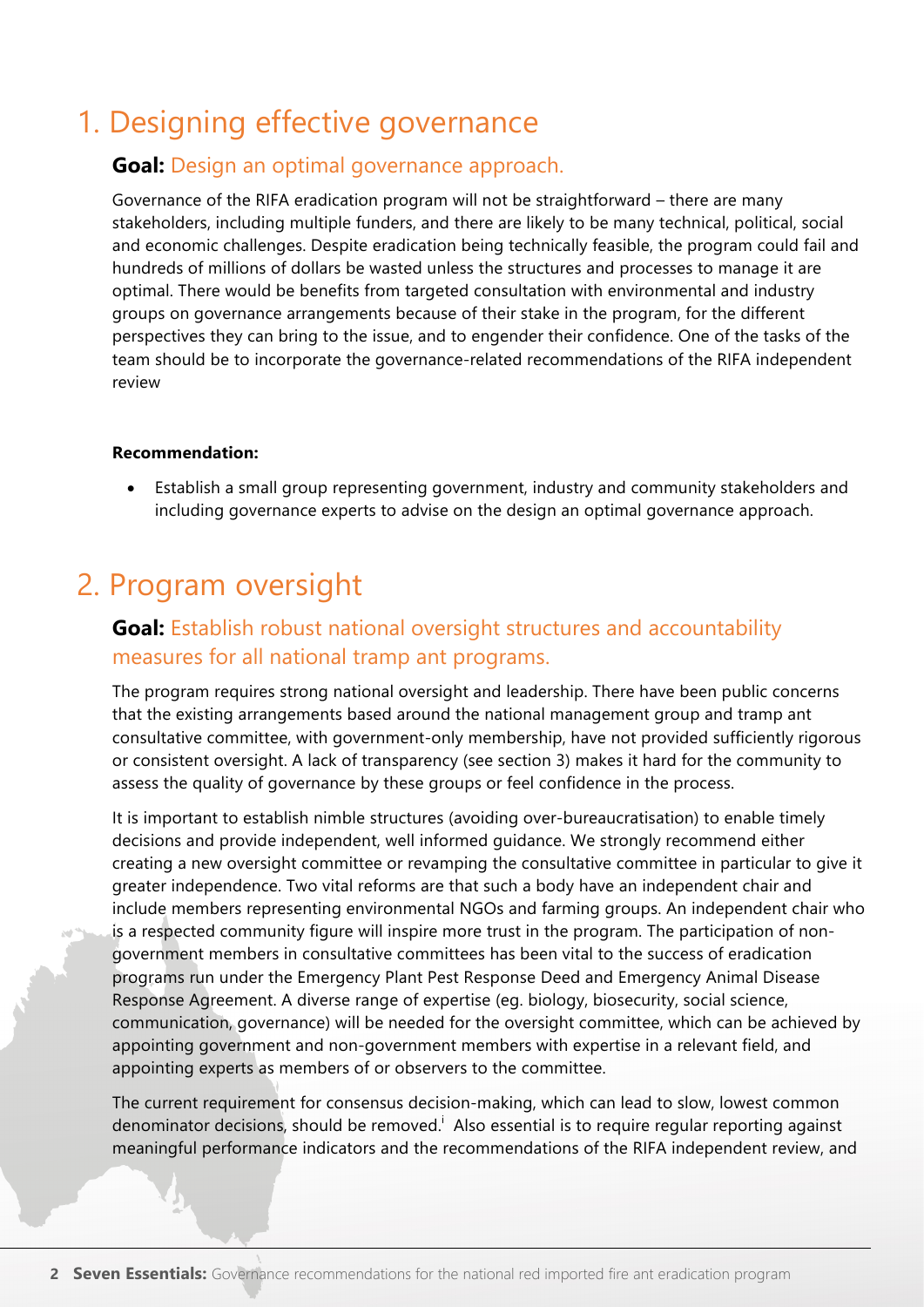to report regularly on progress to federal parliament and state and territory governments. Greater transparency will safeguard the program from suspicion and mistrust (see the next section).

Eradicating red imported fire ants from southeast Queensland will not be sufficient to protect Australia from this and other harmful invasive ants. Regular new incursions of ants, including red imported fire ants, show there needs to be much more focus on improving biosecurity, including surveillance and responses to detections. The tramp ant threat abatement plan should be fully implemented. We strongly recommend that the oversight committee for the fire ant eradication program have a broader scope that includes responsibility for other ant eradication programs (as suggested in the independent 2016 review by Magee et al.), contingency planning and the threat abatement plan. The committee will need to be well resourced.

#### **Recommendations:**

- Establish a national oversight committee for all tramp ant eradication and biosecurity programs.
- Appoint an independent chair, and include in the membership at least one ENGO representative and one industry representative.
- Aim for a diverse range of expertise on the committee eg. by appointing stakeholder representatives with expertise in relevant fields.
- Remove the requirement for consensus decision-making, and report (publicly as much as possible) committee members' areas of agreement and disagreement and recommendations.
- Define reporting requirements for the program and develop meaningful performance indicators. Ensure the program reports against these indicators and the recommendations of the RIFA independent review and that these are reported annually to all states/territories and federal parliament.
- Commission regular (eg. every two years) independent program audits.

# 3. Transparency

## **Goal:** Maximise transparency to motivate decision-making in the public interest and engender public confidence.

Transparency is an essential part of accountability, and vital for sustaining support for the program. The public are likely to maintain confidence in the program only if they understand the rationale for decisions and are kept well informed. Otherwise, there is a high risk that one or more governments will withdraw funding if setbacks are encountered. A lack of transparency will encourage suspicion in the community about cover-ups and stuff-ups, potentially leading to public and media campaigns against the program.

The benefits of transparency mean that the default position should be to make all information public unless there is an overriding need for confidentiality. This should include, for example, the general locations of fire ant detections and treatments.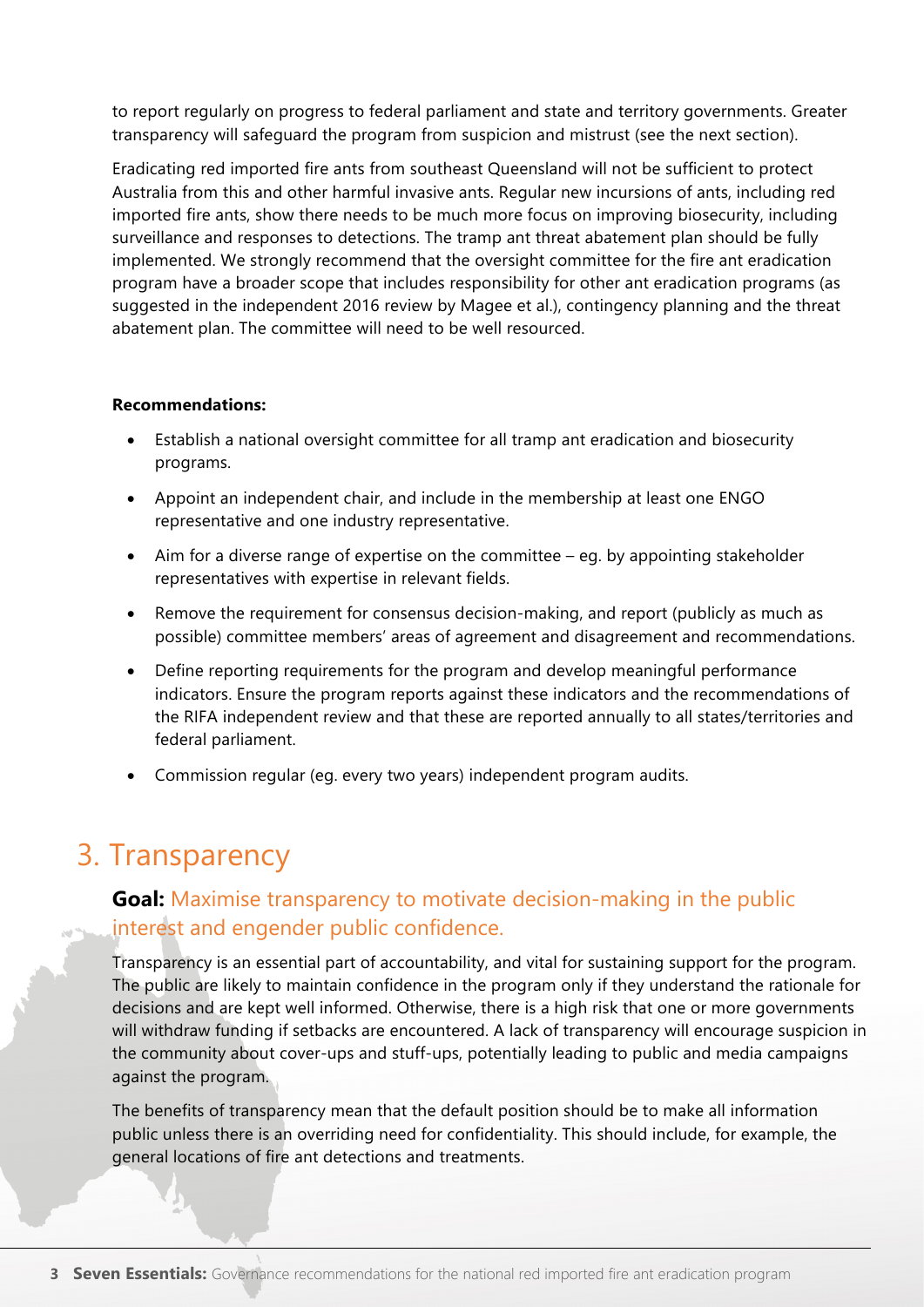#### **Recommendations:**

- Develop an information policy that gives high priority to transparency and defines the limited situations in which information is to be kept confidential.
- Unless there is an over-riding need for confidentiality, publish online all documents, including agendas, minutes, reviews, reports and audits and fire ant detection and treatment locations (generalised).

# 4. A clear detailed plan

## **Goal:** Develop a detailed plan for achieving the goal of eradication within 10 years.

Fundamental to effective governance and engendering confidence in the program is agreement about how the goal of eradication can be achieved. We need a detailed plan that identifies strategies, techniques, costings, assumptions, roles and responsibilities and milestones. Relevant parts of this plan should be subject to peer review by relevant experts. This plan or aspects of it should be regularly reviewed and improved to reflect new circumstances or knowledge. It is important that the relevant recommendations of the RIFA independent review are incorporated into the plan.

#### **Recommendations:**

- Develop a plan specifying techniques, costings, assumptions, roles and responsibilities, milestones, performance indicators etc. Develop subsidiary plans where more detail is needed or for associated activities such as compliance and community and industry engagement.
- Incorporate the relevant recommendations of the RIFA independent review into the plan.
- Subject the plan to peer review and publish it.
- Review and adapt the plan every two years or as circumstances change.

# 5. Independent program management

## **Goal:** The program is managed effectively to meet its goals.

The program itself needs a structure and management that engenders responsive, purposeful, evidence-based decision-making and strong staff commitment and competence and.

We strongly recommend that the program is delivered by an independent or semi-independent body, for this can bring greater efficiency and focus than embedding it within a large government department. The levels of approval required within a government department tend to slow decisionmaking, stymie public communication and lead to interference. A department-wide staff freeze or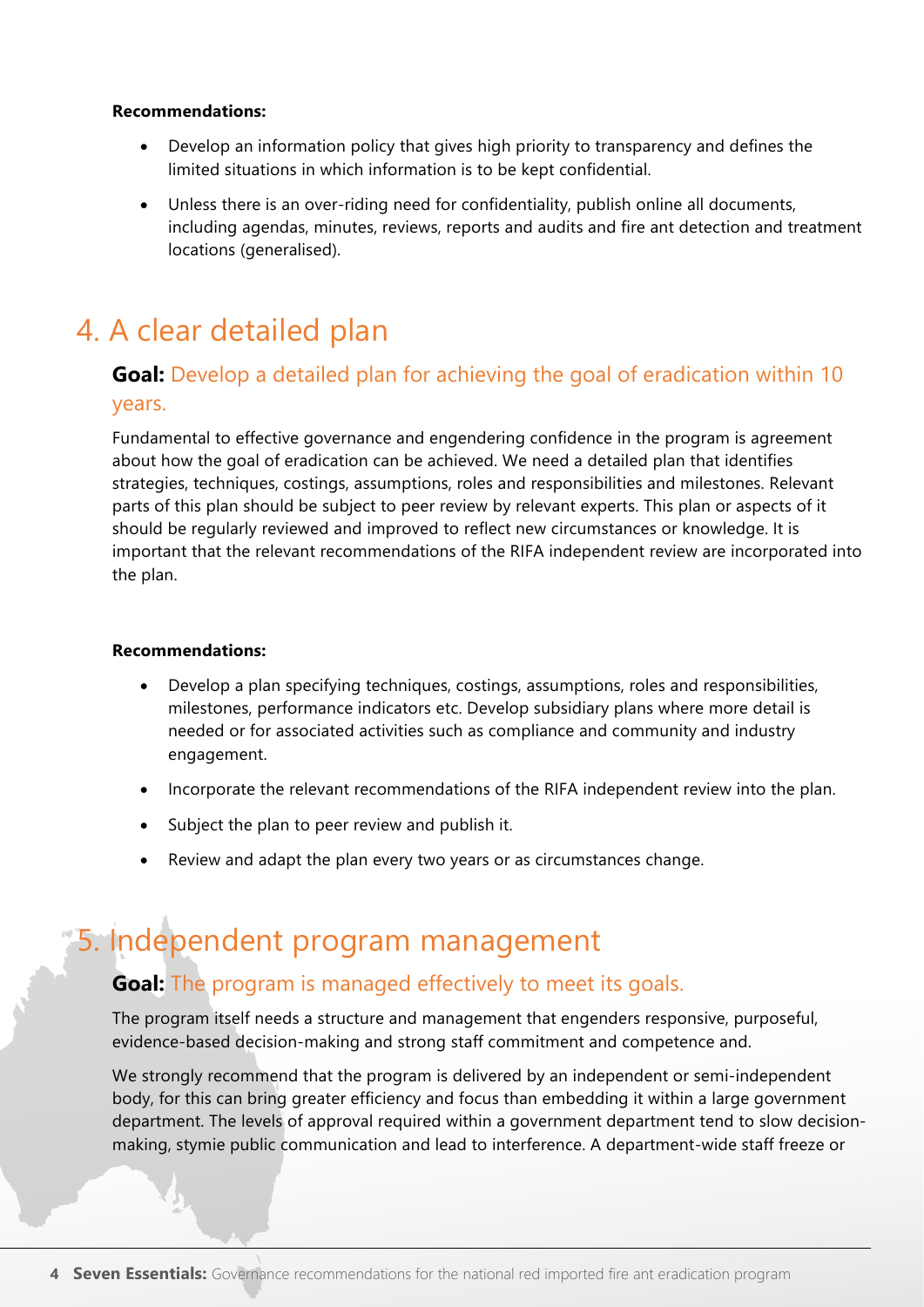other state government edict could hamper program implementation despite the availability of funds and long-term program approval.

Highly competent people to manage the program should be appointed through an open recruitment process. They should have clear performance goals and their performance should be reviewed annually.

#### **Recommendations:**

- Create an independent or semi-independent body to run the eradication program.
- Identify management roles and responsibilities, and run a recruitment process to select highly qualified and competent people for these roles. Include members of the oversight committee in the recruitment process.
- Identify performance goals for management positions and review positions annually.

# 6. Involving experts

## **Goal:** The program benefits from the advice and involvement of the best experts.

Eradicating red imported fire ants is going to be a challenge requiring the involvement of a wide variety of expertise. The program should foster an openness to expert critique and new ideas. There should be a willingness to try new approaches and risk some failures along the way. The academic community can add much value to the program and the program can yield insights into biosecurity more generally if strong research partnerships are established.

#### **Recommendations:**

- Establish expert advisory committees on important aspects of the program, including eradication methods and community and industry engagement.
- Invite expert review of strategies and plans.
- Conduct forums that facilitate expert input and the development of new ideas.
- Foster a willingness to try out new ideas.
- Develop partnerships with universities to foster research.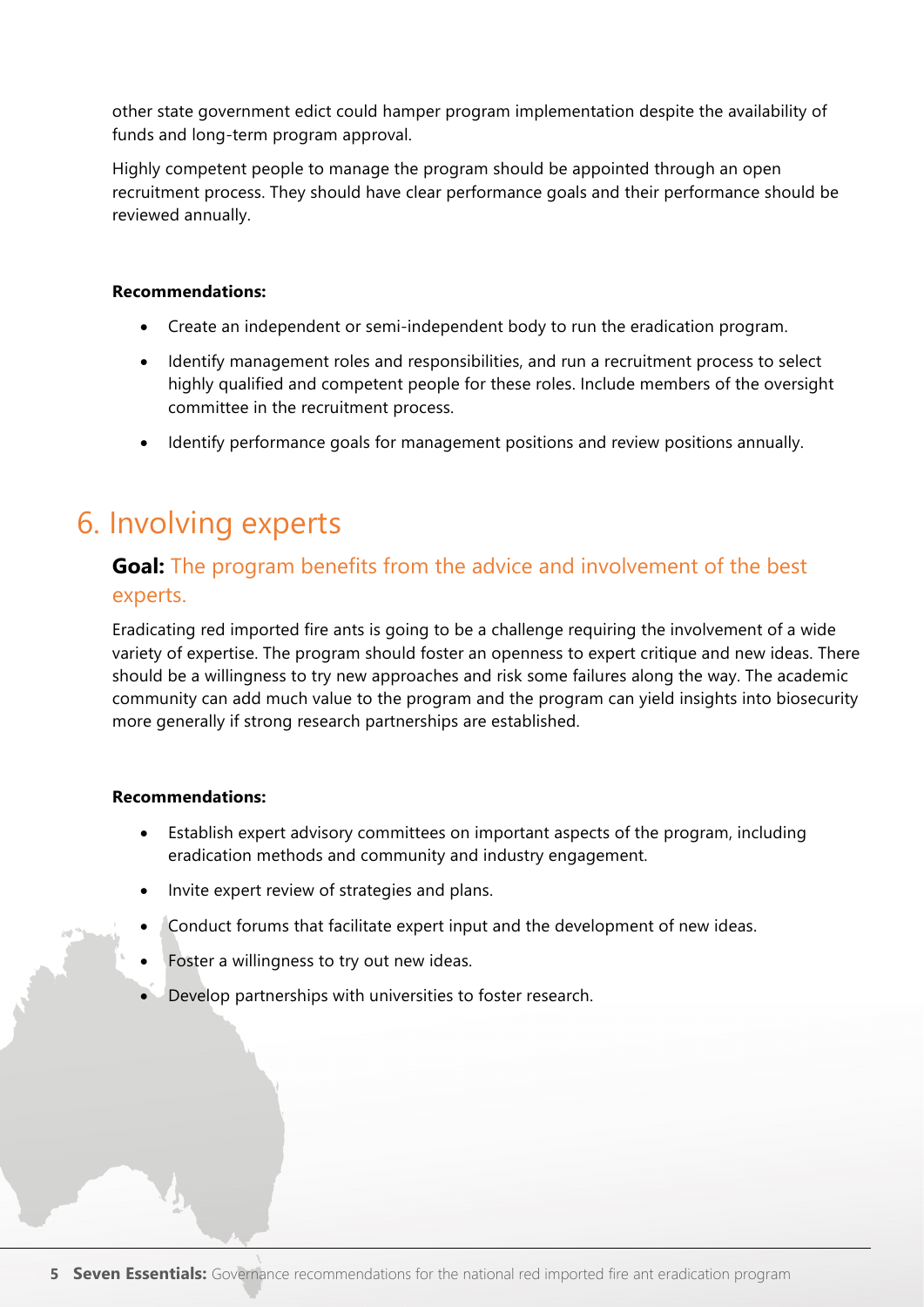# 7. Engaging the community and industry

## **Goal:** Engender strong community and industry support for and participation in the program.

The Australian community is funding the program and stands to lose a great deal should it fail. Effective community and industry engagement should be a high priority for the program, including for the benefits it can bring for involving the public in detecting new outbreaks, reporting illegal behaviours and minimising the risks of human spread of fire ants.

This program can be used to develop and trial new methods of public engagement through a wide range of media.

#### **Recommendations:**

- Recognise community and industry engagement as a central element of the program and develop an engagement plan that aims to reduce the risk of spread of fire ants, facilitate detection of new outbreaks, and report non-compliant behaviour.
- Develop a program that uses tried and tested methods and also innovative and experimental ways of public engagement.
- Assess the effectiveness of engagement methods and report on them, so that the program contributes to more effective engagement in other biosecurity programs.

<sup>i</sup> A review of Australia's preparedness for responding to foot and mouth disease (FMD) by Matthews (2011) found that consensus decision-making has 'tended to obscure authority, responsibility and accountability for progress in national FMD planning and preparations, and increased the potential for delays, confusion and compromise'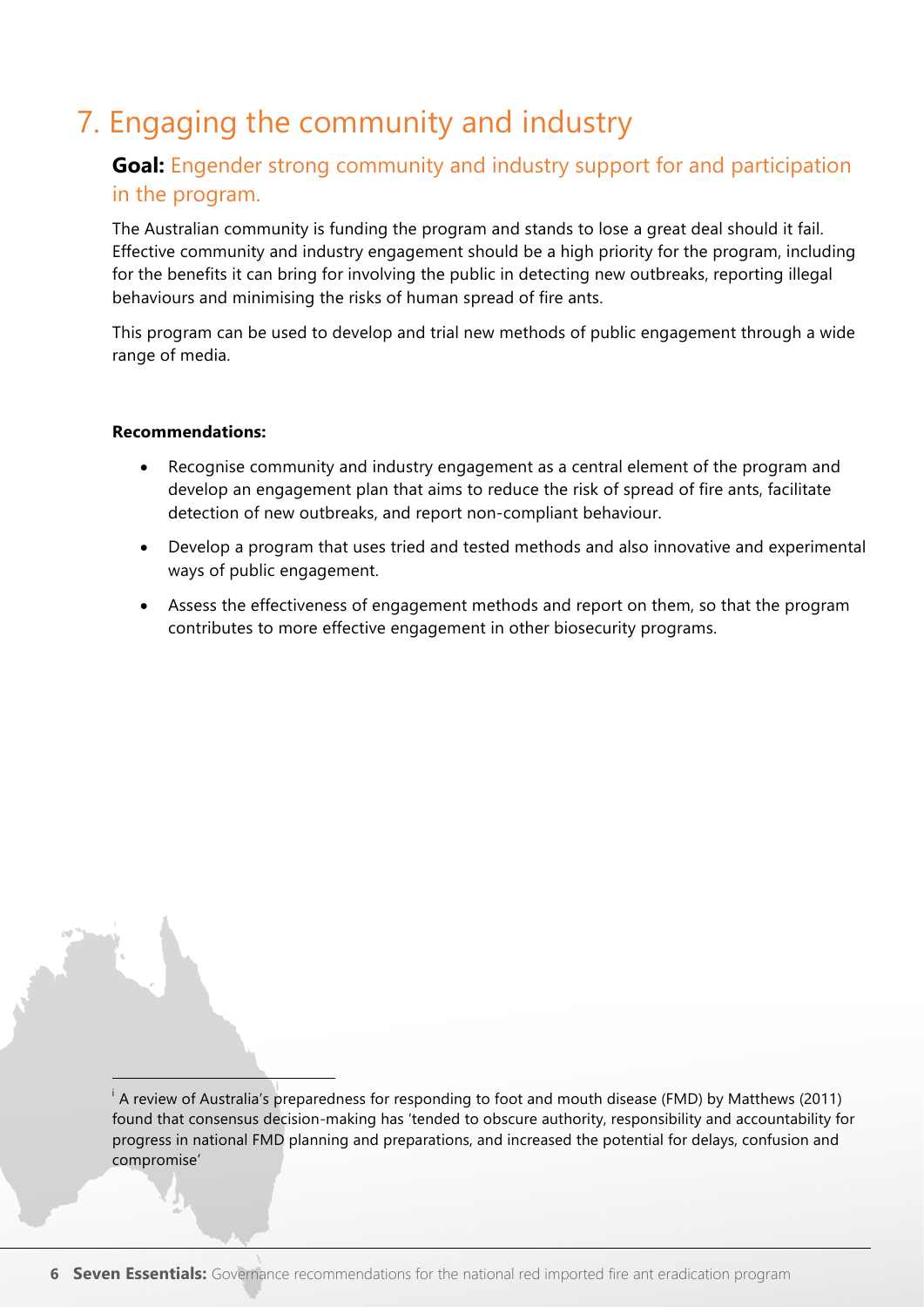